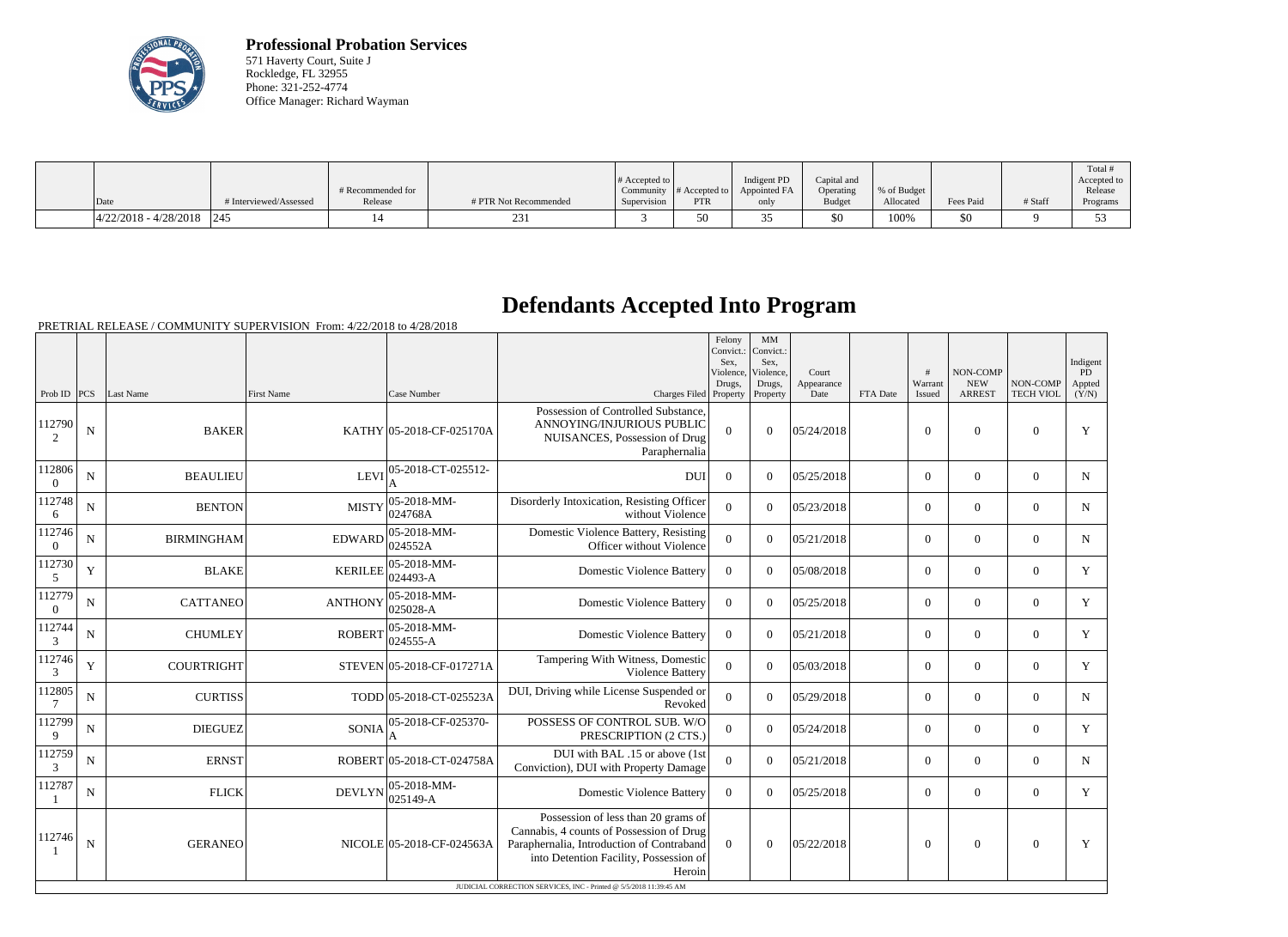## **Defendants Accepted Into Program**

|                          |             |                  |                   |                                                          |                                                                                                                                                                                                                                                                                                             | Felony<br>Sex,   | MM<br>Convict.: Convict.:<br>Sex,         |                             |          |                   |                                         |                              | Indigent                           |
|--------------------------|-------------|------------------|-------------------|----------------------------------------------------------|-------------------------------------------------------------------------------------------------------------------------------------------------------------------------------------------------------------------------------------------------------------------------------------------------------------|------------------|-------------------------------------------|-----------------------------|----------|-------------------|-----------------------------------------|------------------------------|------------------------------------|
| Prob ID $ PCS $          |             | Last Name        | <b>First Name</b> | Case Number                                              | Charges Filed Property                                                                                                                                                                                                                                                                                      | Drugs,           | Violence, Violence,<br>Drugs,<br>Property | Court<br>Appearance<br>Date | FTA Date | Warrant<br>Issued | NON-COMP<br><b>NEW</b><br><b>ARREST</b> | NON-COMP<br><b>TECH VIOL</b> | $\overline{PD}$<br>Appted<br>(Y/N) |
| 112790<br>$\theta$       | $\mathbf N$ | <b>GORDON</b>    |                   | DAVID 05-2018-CF-025152A                                 | Possession of Controlled Substance,<br>Possession of less than 20 grams of<br>Cannabis, Possession of Drug<br>Paraphernalia                                                                                                                                                                                 | $\overline{0}$   | $\theta$                                  | 05/24/2018                  |          | $\theta$          | $\theta$                                | $\Omega$                     | Y                                  |
| 112746<br>8              | N           | <b>HENDERSON</b> |                   | ASHLEY 05-2018-CF-024548A                                | No Valid Driver's License, POSSESS OF<br>CONTROLLED SUBSTANCE W/O<br>PRESCRIPTION, Possession of Drug<br>Paraphernalia                                                                                                                                                                                      | $\theta$         | $\overline{0}$                            | 05/22/2018                  |          | $\overline{0}$    | $\theta$                                | $\theta$                     | Y                                  |
| 112786<br>9              | $\mathbf N$ | <b>HENDERSON</b> |                   | $ 05 - 2018 - MM -$<br>$JESSICA$ 025159-A                | Possession of Drug Paraphernalia                                                                                                                                                                                                                                                                            | $\overline{0}$   | $\overline{0}$                            | 06/07/2018                  |          | $\overline{0}$    | $\overline{0}$                          | $\overline{0}$               | Y                                  |
| 112775                   | $\mathbf N$ | <b>HENDRICKS</b> |                   | RICHARD 05-2018-CF-024924A                               | FLEE OR ATT TO ELUDE LEO LIGHTS<br>SIRENS ON PURSUIT, DUI FELONY<br>3RD OR SUBSEQUENT OFFENSE W/IN<br>10 YEARS, DRIVING W LIC SUSP REV<br>CANC W KNOWLEDGE 3RD CONVIC.<br>Battery on Law Officer or Firefighter,<br>Resisting Arrest With Violence, Resisting<br>Officer without Violence, Reckless Driving | $\Omega$         | $\overline{0}$                            | 05/24/2018                  |          | $\overline{0}$    | $\overline{0}$                          | $\Omega$                     | Y                                  |
| 112730<br>$\mathbf{Q}$   | $\mathbf N$ | <b>HUBBARD</b>   | <b>GREGORY</b>    | $ 05-2018-MM-$<br> 024571A                               | Contributing to the Delinquency of a<br>Minor, USE/POSS DRUG<br>PARAPHERNALIA (9 CTS.), Possession<br>of less than 20 grams of Cannabis                                                                                                                                                                     | $\theta$         | $\boldsymbol{0}$                          | 05/21/2018                  |          | $\overline{0}$    | $\overline{0}$                          | $\theta$                     | N                                  |
| 112789<br>8              | $\mathbf N$ | <b>IGO</b>       |                   | TAWANA 05-2018-CF-025221A                                | Trespass Property Other Than Structure Or<br>Conveyance, POSSESS OF<br>CONTROLLED SUBSTANCE W/O<br><b>PRESCRIPTION</b>                                                                                                                                                                                      | $\boldsymbol{0}$ | $\theta$                                  | 05/24/2018                  |          | $\overline{0}$    | $\theta$                                | $\theta$                     | Y                                  |
| 112804<br>$\Omega$       | ${\bf N}$   | <b>IULIANO</b>   | <b>FRANK</b>      | 05-2018-CT-025559-<br>A                                  | <b>DUI</b>                                                                                                                                                                                                                                                                                                  | $\overline{0}$   | $\theta$                                  | 05/23/2018                  |          | $\overline{0}$    | $\overline{0}$                          | $\theta$                     | N                                  |
| 112747<br>$\overline{0}$ | $\mathbf N$ | <b>JORDAN</b>    |                   | LAQUITA 05-2018-CF-024586A                               | 2 counts of Possession of Cocaine.<br>POSSESS OF CONTROLLED<br>SUBSTANCE W/O PRESCRIPTION,<br>Possession of Drug Paraphernalia,<br>Possession of less than 20 grams of<br>Cannabis, 2 counts of Introduction of<br>Contraband into Detention Facili                                                         | $\overline{0}$   | $\boldsymbol{0}$                          | 06/12/2018                  |          | $\boldsymbol{0}$  | $\boldsymbol{0}$                        | $\mathbf{0}$                 | Y                                  |
| 112789<br>$\theta$       | ${\bf N}$   | <b>KENNEY</b>    |                   | $ 05-2018-MM-$<br>$JOSHUA \Big _{025153-A}^{00025153-A}$ | Possession of less than 20 grams of<br>Cannabis                                                                                                                                                                                                                                                             | $\boldsymbol{0}$ | $\overline{0}$                            | 05/25/2018                  |          | $\overline{0}$    | $\overline{0}$                          | $\overline{0}$               | Y                                  |
| 112757<br>6              | ${\bf N}$   | <b>KOCH</b>      | <b>KAYLEIGH</b>   | 05-2018-CF-024760-                                       | Possession of Cocaine                                                                                                                                                                                                                                                                                       | $\overline{0}$   | $\theta$                                  | 05/22/2018                  |          | $\overline{0}$    | $\overline{0}$                          | $\overline{0}$               | Y                                  |
| 112789                   | $\mathbf N$ | <b>LACHANCE</b>  | <b>JEFFREY</b>    | $ 05 - 2018 - MM -$<br>$ 025154-A$                       | VIOLATE INJUNCTION REPEAT<br>SEXUAL OR DATING VIOLENC                                                                                                                                                                                                                                                       | $\boldsymbol{0}$ | $\overline{0}$                            | 05/21/2018                  |          | $\overline{0}$    | $\boldsymbol{0}$                        | $\overline{0}$               | Y                                  |
| 112766<br>2              | ${\bf N}$   | <b>LEDGER</b>    | <b>JAMES</b>      | $ 05-2018-MM-$<br>024930A                                | Possession of less than 20 grams of<br>Cannabis, Possession of Drug<br>Paraphernalia                                                                                                                                                                                                                        | $\overline{0}$   | $\boldsymbol{0}$                          | 05/25/2018                  |          | $\overline{0}$    | $\mathbf{0}$                            | $\overline{0}$               | N                                  |
| 112778<br>3              | $\mathbf N$ | <b>MASSEY</b>    |                   | ZACHARY 05-2018-CF-024938A                               | Possession of Cocaine, Possession of less<br>than 20 grams of Cannabis, Resisting<br>Officer without Violence                                                                                                                                                                                               | $\overline{0}$   | $\overline{0}$                            | 05/24/2018                  |          | $\overline{0}$    | $\boldsymbol{0}$                        | $\overline{0}$               | N                                  |
| 112792<br>8              | ${\bf N}$   | <b>MCABEE</b>    | <b>SCOTT</b>      | 05-2018-CT-025441-<br>A                                  | <b>DUI</b>                                                                                                                                                                                                                                                                                                  | $\overline{0}$   | $\mathbf{0}$                              | 06/26/2018                  |          | $\overline{0}$    | $\mathbf{0}$                            | $\overline{0}$               | N                                  |
|                          |             |                  |                   |                                                          | JUDICIAL CORRECTION SERVICES, INC - Printed @ 5/5/2018 11:39:45 AM                                                                                                                                                                                                                                          |                  |                                           |                             |          |                   |                                         |                              |                                    |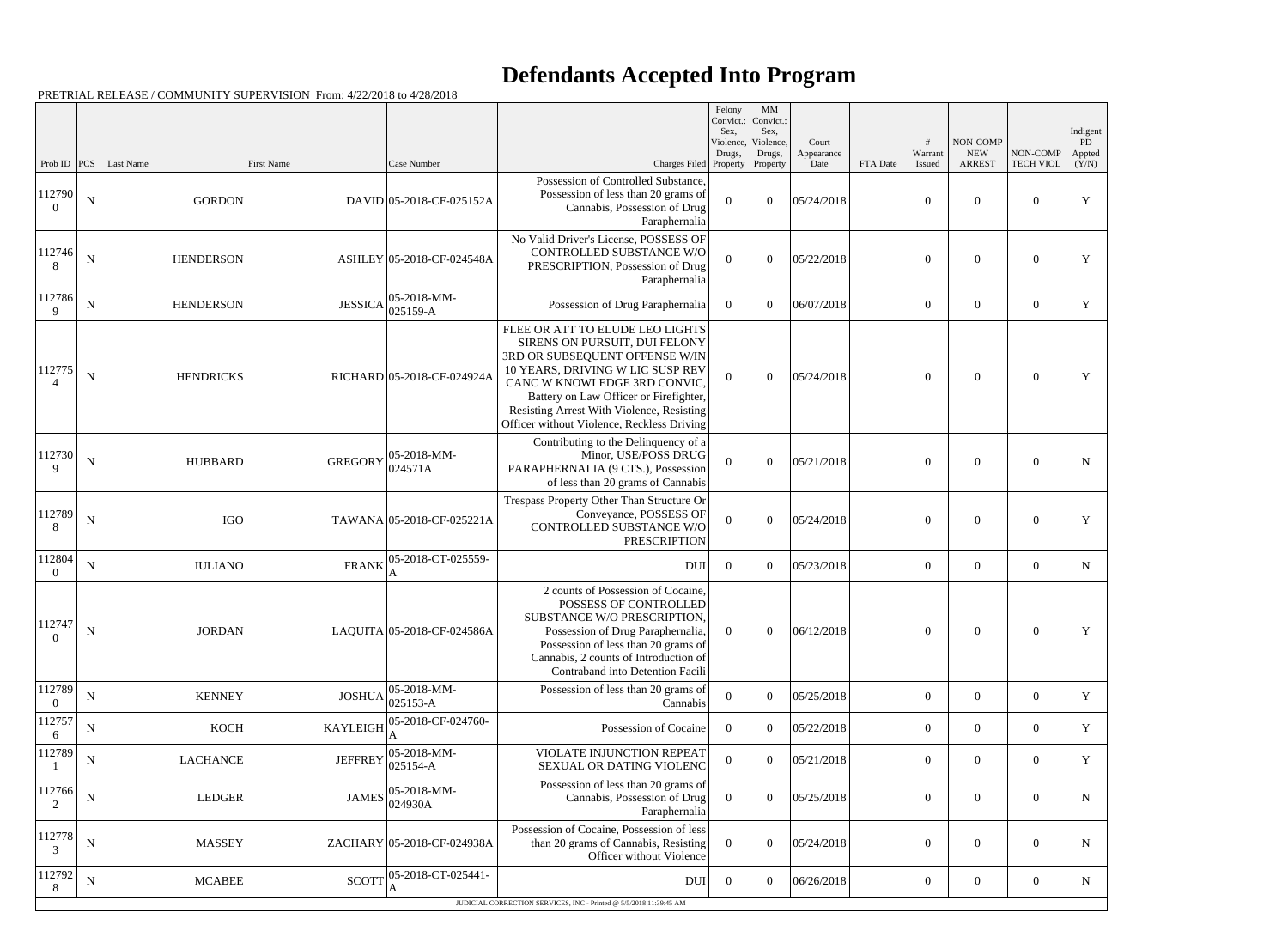## **Defendants Accepted Into Program**

|                          |             |                  |                   |                                      |                                                                                                                                                                                                      | Felony<br>Convict.:<br>Sex. | MM<br>Convict.:<br>Sex,         |                             |          |                   |                                         |                              | Indigent              |
|--------------------------|-------------|------------------|-------------------|--------------------------------------|------------------------------------------------------------------------------------------------------------------------------------------------------------------------------------------------------|-----------------------------|---------------------------------|-----------------------------|----------|-------------------|-----------------------------------------|------------------------------|-----------------------|
| Prob ID                  | PCS         | <b>Last Name</b> | <b>First Name</b> | Case Number                          | Charges Filed Property                                                                                                                                                                               | Violence,<br>Drugs,         | Violence,<br>Drugs,<br>Property | Court<br>Appearance<br>Date | FTA Date | Warrant<br>Issued | NON-COMP<br><b>NEW</b><br><b>ARREST</b> | NON-COMP<br><b>TECH VIOL</b> | PD<br>Appted<br>(Y/N) |
| 112779<br>6              | ${\bf N}$   | <b>MCKEIVER</b>  | <b>DAMARIS</b>    | $ 05-2018-MM-$<br>025032A            | Driving While License Susp/Cancel/Rev -<br>1st Offense, Possession of less than 20<br>grams of Cannabis                                                                                              | $\Omega$                    | $\theta$                        | 06/07/2018                  |          | $\overline{0}$    | $\overline{0}$                          | $\overline{0}$               | Y                     |
| 112775                   | N           | <b>MCKENZIE</b>  | <b>STEPHEN</b>    | 05-2018-CT-024949-<br>A              | <b>DUI</b>                                                                                                                                                                                           | $\theta$                    | $\theta$                        | 05/22/2018                  |          | $\overline{0}$    | $\overline{0}$                          | $\overline{0}$               | $\mathbf N$           |
| 112789<br>2              | $\mathbf N$ | <b>MILLER</b>    |                   | JOHN 05-2018-CF-025182A              | Possession of Methamphetamine,<br>Tampering with or Fabricating Physical<br>Evidence, USE/POSS DRUG<br>PARAPHERNALIA (4 CTS.), Resisting<br>Officer without Violence                                 | $\theta$                    | $\Omega$                        | 05/24/2018                  |          | $\theta$          | $\theta$                                | $\boldsymbol{0}$             | Y                     |
| 112779                   | $\mathbf N$ | <b>MURPHY</b>    |                   | DAVID 05-2018-CF-024940A             | Possession of Cocaine, Possession of Drug<br>Paraphernalia                                                                                                                                           | $\boldsymbol{0}$            | $\theta$                        | 05/24/2018                  |          | $\overline{0}$    | $\overline{0}$                          | $\overline{0}$               | Y                     |
| 112747                   | ${\bf N}$   | <b>NELSON</b>    | AMY               | $ 05-2018-MM-$<br>024584-A           | <b>Domestic Violence Battery</b>                                                                                                                                                                     | $\theta$                    | $\Omega$                        | 05/21/2018                  |          | $\overline{0}$    | $\overline{0}$                          | $\overline{0}$               | $\mathbf N$           |
| 112730<br>6              | Y           | <b>OWENS</b>     | <b>JEREMY</b>     | $ 05 - 2018 - MM -$<br>$ 024504 - A$ | <b>Domestic Violence Battery</b>                                                                                                                                                                     | $\Omega$                    | $\theta$                        | 05/08/2018                  |          | $\overline{0}$    | $\theta$                                | $\overline{0}$               | $\mathbf N$           |
| 112800<br>5              | N           | <b>PALEN</b>     |                   | JOSHUA 05-2018-CF-025385A            | Possession of Controlled Substance, DUI<br>(2nd Offense), Refuse Breath Urine Blood<br>DUI Test After Prev Susp, Driving While<br>License Susp/Cancel/Rev -1st Offense                               | $\Omega$                    | $\Omega$                        | 05/24/2018                  |          | $\theta$          | $\theta$                                | $\overline{0}$               | Y                     |
| 112779<br>7              | ${\bf N}$   | <b>PARKER</b>    |                   | DENNIS 05-2018-CF-025005A            | Possession of Cocaine, Possession of Drug<br>Paraphernalia                                                                                                                                           | $\theta$                    | $\theta$                        | 05/24/2018                  |          | $\overline{0}$    | $\Omega$                                | $\overline{0}$               | Y                     |
| 112807<br>$\Omega$       | ${\bf N}$   | <b>PEARSON</b>   | <b>ZACHARY</b>    | $ 05-2018-MM-$<br>$ 025498-A$        | <b>Domestic Violence Battery</b>                                                                                                                                                                     | $\Omega$                    | $\theta$                        | 05/21/2018                  |          | $\overline{0}$    | $\overline{0}$                          | $\overline{0}$               | $\mathbf Y$           |
| 112761<br>$\overline{4}$ | ${\bf N}$   | <b>PETNEL</b>    | <b>BRYAN</b>      | $ 05 - 2018 - MM -$<br>$020546-A$    | POSSESSION OF SCHEDULE V<br><b>CONTROLLED SUBSTANCE</b>                                                                                                                                              | $\Omega$                    | $\Omega$                        | 06/27/2018                  |          | $\theta$          | $\theta$                                | $\overline{0}$               | Y                     |
| 112800<br>3              | ${\bf N}$   | <b>PRESCOTT</b>  | <b>VERNON</b>     | $ 05-2018-MM-$<br>$025326-A$         | <b>Domestic Violence Battery</b>                                                                                                                                                                     | $\Omega$                    | $\theta$                        | 05/25/2018                  |          | $\theta$          | $\overline{0}$                          | $\overline{0}$               | Y                     |
| 112732<br>$\mathcal{R}$  | ${\bf N}$   | <b>RAY</b>       | <b>ASHLEY</b>     | 05-2018-CT-024592-                   | <b>DUI</b>                                                                                                                                                                                           | $\boldsymbol{0}$            | $\overline{0}$                  | 05/22/2018                  |          | $\boldsymbol{0}$  | $\overline{0}$                          | $\overline{0}$               | N                     |
| 112746                   | $\mathbf N$ | <b>ROBERSON</b>  |                   | PAMELA 05-2018-CF-024559A            | DRIVING W LIC SUSP REV CANC<br>W/KNOWLEDGE 3RD CONV,<br>Possession of Drug Paraphernalia                                                                                                             | $\theta$                    | $\overline{0}$                  | 05/22/2018                  |          | $\overline{0}$    | $\overline{0}$                          | $\overline{0}$               | Y                     |
| 112801<br>6              | ${\bf N}$   | <b>SAUNDERS</b>  |                   | LUKE 05-2018-CF-025379A              | DUI FELONY 3RD OR SUBSEQUENT<br>OFFENSE W/IN 10 YEARS, Driving<br>While License Susp/Cancel/Rev -1st<br>Offense, Refuse Breath Urine Blood DUI<br>Test After Prev Susp                               | $\overline{0}$              | $\theta$                        | 05/24/2018                  |          | $\overline{0}$    | $\theta$                                | $\boldsymbol{0}$             | Y                     |
| 112770<br>5              | ${\bf N}$   | <b>SHELTON</b>   | <b>KYLE</b>       | $ 05-2018-MM-$<br>025031A            | Disorderly Intoxication, Resisting Officer<br>without Violence                                                                                                                                       | $\mathbf{0}$                | $\overline{0}$                  | 05/25/2018                  |          | $\overline{0}$    | $\overline{0}$                          | $\mathbf{0}$                 | $\mathbf N$           |
| 112801<br>2              | ${\bf N}$   | <b>SHERMAN</b>   | <b>REBECCA</b>    | $ 05-2018-MM-$<br>$ 025327 - A$      | <b>Domestic Violence Battery</b>                                                                                                                                                                     | $\overline{0}$              | $\theta$                        | 06/07/2018                  |          | $\overline{0}$    | $\overline{0}$                          | $\overline{0}$               | $\mathbf Y$           |
| 112744<br>9              | $\mathbf N$ | <b>SIDES</b>     | <b>JAMES</b>      | $ 05 - 2018 - MM -$<br>024564A       | Driving While License Susp/Cancel/Rev -<br>1st Offense, 2 counts of Possession of Drug<br>Paraphernalia                                                                                              | $\theta$                    | $\overline{0}$                  | 06/07/2018                  |          | $\boldsymbol{0}$  | $\overline{0}$                          | $\overline{0}$               | Y                     |
| 112801<br>5              | $\mathbf N$ | <b>SIMONS</b>    |                   | DERRICK 05-2018-CF-025319A           | Possession of Cocaine, POSSESS OF<br>CONTROLLED SUBSTANCE W/O<br>PRESCRIPTION, 2 counts of Possession<br>of Drug Paraphernalia<br>JUDICIAL CORRECTION SERVICES, INC - Printed @ 5/5/2018 11:39:45 AM | $\Omega$                    | $\boldsymbol{0}$                | 05/24/2018                  |          | $\overline{0}$    | $\boldsymbol{0}$                        | $\overline{0}$               | $\mathbf Y$           |